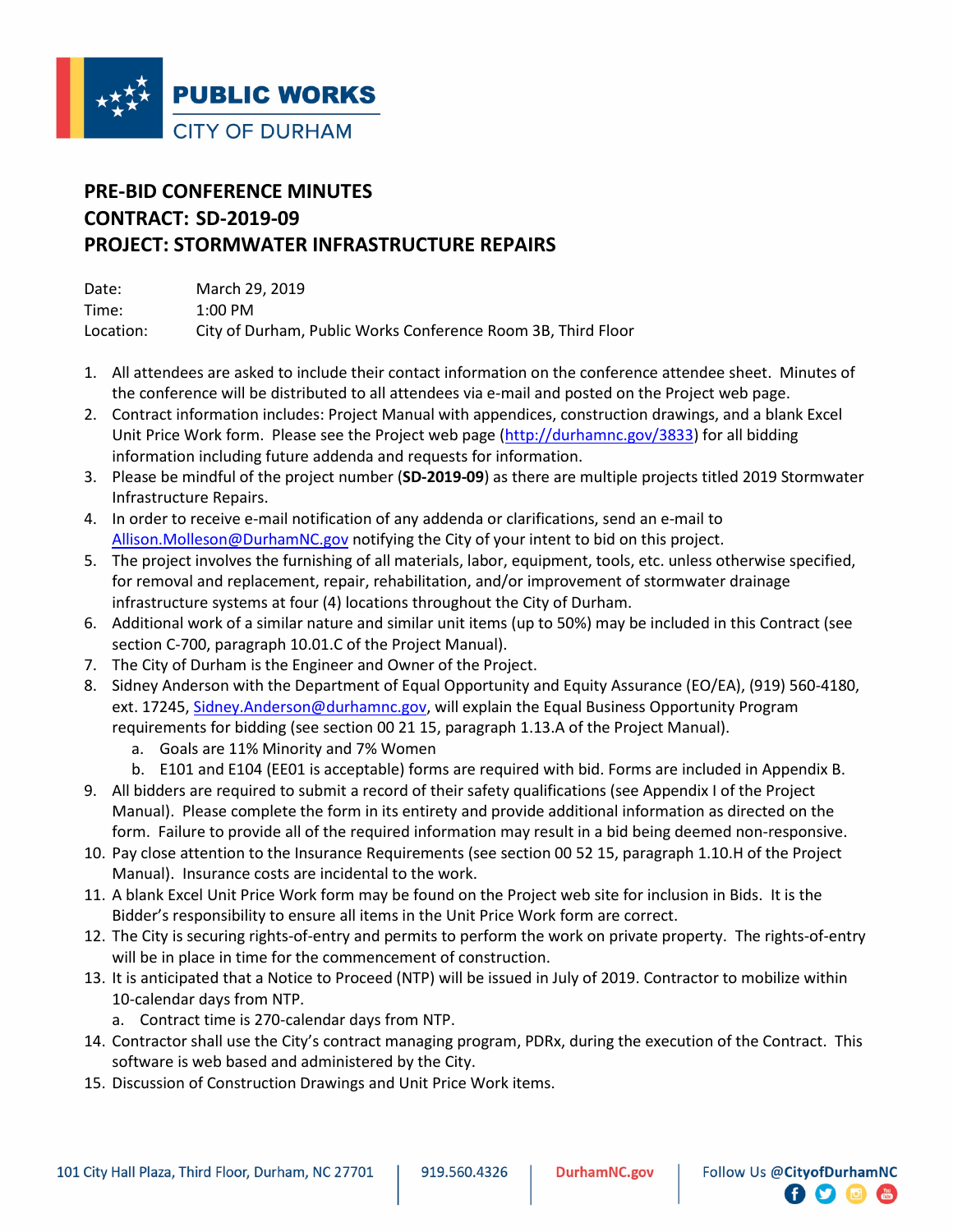- a. No survey was performed for the projects. The Construction Drawings are based on the information from City's Geographic Information System Database, GoMaps 4.0 [\(http://maps2.roktech.net/durhamnc\\_gomaps4\)](http://maps2.roktech.net/durhamnc_gomaps4).
- b. Sheet No.1, Cover Sheet: None.
- c. Sheet No.2, General and Project Notes: New notes for "Stabilization Requirements" and "Native Grass Seeding and Mulching".
- d. Sheet No.3, Project Sites Map: Details for "Remove and Replacement of Existing Granite Curb", which is applicable for Park Avenue and Gilbert Street. Please note that the concrete gutter to replace existing brick gutter is included in cost of the granite curb reset. Remove and reset granite curb is called out on the drawings where necessary.
- e. Sheet No. 4 and 5, Faucette Avenue and Amberley Drive Pipe Replacement:
	- i. Line item 10, Drainage Ditch Excavation: See Berm "V" ditch detail on Sheet 4
	- ii. Line item 4, Pipe Removal: Intended for pipe removal when a new pipe is NOT placed back in the same trench (NCDOT section 340).
	- iii. Line tem 35, Masonry Drainage Structures: A drainage structure (catch basin, manhole, etc) exceeding a height of 5.0 feet will be measured and paid in linear feet for the portion of the drainage structure exceeding a height of 5.0 feet (NCDOT section 840). Example, Faucette Avenue drainage manhole MH1 (10.2 ft deep) will be paid as one (1)/each of manhole (line item 27) and 5.2 LF of masonry drainage structure.
- f. Sheet No. 6 and 7, Park Avenue (1105) Pipe Rerouting:
	- i. Line item 56, 48-inch Fence reset: Fence should be located beside the pipe, not over top. A single gate will be installed where fence crosses over pipe (line item 58). Fences can be seen on the drawings in red.
- g. Sheet No. 8 and 9, Gilbert Street (1201) Stormwater Improvements:
	- i. Line item 36, Pipe Collar: To be installed where minimum clearance from water/sewer line cannot be met. Necessary for pipe P-6. See P-6 Pipe Collar Detail on sheet 9.
	- ii. Line item 44, Elliptical Pipe: Elliptical pipe is necessary to meet minimum water/sewer clearance, and meet the correct discharge elevation.
	- iii. Line item 48-50, Water Tight Joints: The entire system should be installed with water tight joints (example O-rings) and certified to 10 PSI.
	- iv. Line item 51, 6-inch Water Line (DIP): To repair the 6" water line adjacent to pipes P-5 and P-6 should the engineer or inspector find damage if uncovered.
- h. Sheet No. 10, Manford Drive Sites Map:
	- i. Line item 54, Mobilization (Manford Drive): This is one location. Only one mobilization will be paid. There are 4 separate projects with 3 homeowners paying 20% of the construction cost on their property.
	- ii. Some elevation surveying was completed, but no utilities or locations of structures were verified.
- i. Sheet No. 11: Manford Drive (3607) Driveway Pipe Replacement:
	- iii. Line item 11, Stream Channel Excavation: The channels do need some excavation. See Channel detail on this sheet. The side of the channel near the road can be left alone, but the channel bottom will need to match the elevation of the pipe invert and be 5' wide.
- j. Sheet No. 12: Manford Drive (3611) Driveway Pipe Replacement: None
- k. Sheet No. 13: Manford Drive (3615) Driveway Pipe Replacement: None
- l. Sheet No. 14: Manford Drive (3617) Driveway Pipe Replacement:
	- i. Line item 11, Stream Channel Excavation: Both banks of this channel should have a slope of 2H:1V. See Channel Detail this sheet.

**日り回信**